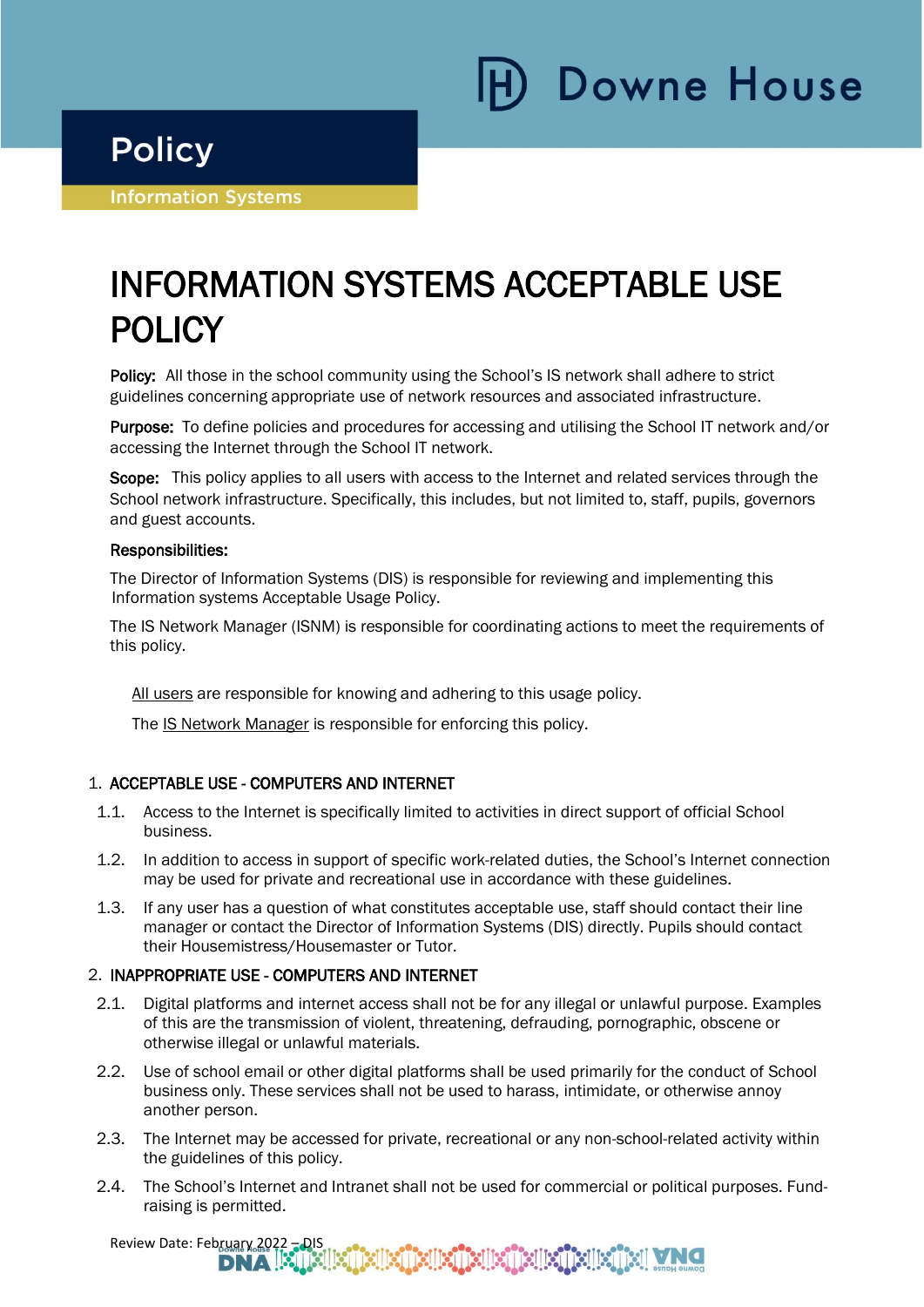- 2.5. The School's Extranet may not be used for commercial or political purposes. Charging arrangements for parents signing up to school activities is permitted.
- 2.6. Users shall not attempt to circumvent or subvert security measures on either the School's network resources, or any other system connected to or accessible through the Internet.
- 2.7. Users shall not use Internet access for interception of network traffic for any purpose other than engaging in authorised network administration.
- 2.8. Users shall not make or use illegal copies of copyrighted material, store such material on school equipment, transmit or print such material over the School network. (e.g., Google images).

#### 3. DIGITAL COMMUNICATIONS (INCLUDING EMAIL, MICROSOFT TEAMS)

- 3.1. Digital communications include, but are not limited to, email and Teams messaging.
- 3.2. All users shall ensure all communication through school email or other messaging services such as Microsoft Teams is conducted in a professional manner. The use of suggestive, vulgar, or obscene language is prohibited.
- 3.3. Users shall not reveal, transmit or print private or personal information through email or other messaging services without clear and specific written approval from a member of the Leadership Team (LT).
- 3.4. Email and other digital communications are subject to filtering and monitoring in line with the school e-safety and Safeguarding and Child Protection policies.
- 3.5. Users should ensure that email messages are sent to only those users with a specific need to know. The transmission of email to large groups, use of email distribution lists, or sending messages with large file attachments should be avoided.
- 3.6. Email privacy cannot be guaranteed. For security reasons, messages transmitted through the School's email system or network infrastructure are the property of the School and are, therefore, subject to monitoring. Use of the school's email system automatically implies consent to monitor.
- 3.7. The School has arranged for an appropriate disclaimer to be appended to all email messages automatically that are sent to external addresses from the School, in order to provide necessary legal protection.
- 3.8. By default, all emails are retained for 3 years before deletion. Staff are required to retain emails related to essential or mission-critical projects. Emails that do not pertain to mission-critical projects or current issues should be deleted when they are no longer needed.
- 3.9. Staff and pupils are expected to manage their mailbox size and keep within the allocated quota limit.
- 3.10. School staff and pupils will ensure all communication through school email is conducted in a professional manner. The use of vulgar, obscene, lewd, or suggestive language is prohibited. Use of such language is likely to be trapped by email electronic filters and offenders will be contacted accordingly.
- 3.11. Users must not allow unauthorised access to the School's email services and facilities by third parties.
- 3.12. Users must not engage in any activities that could or are likely to corrupt or destroy other users' data.
- 3.13. Users must not create or transmit material which brings or is likely to bring the School into disrepute.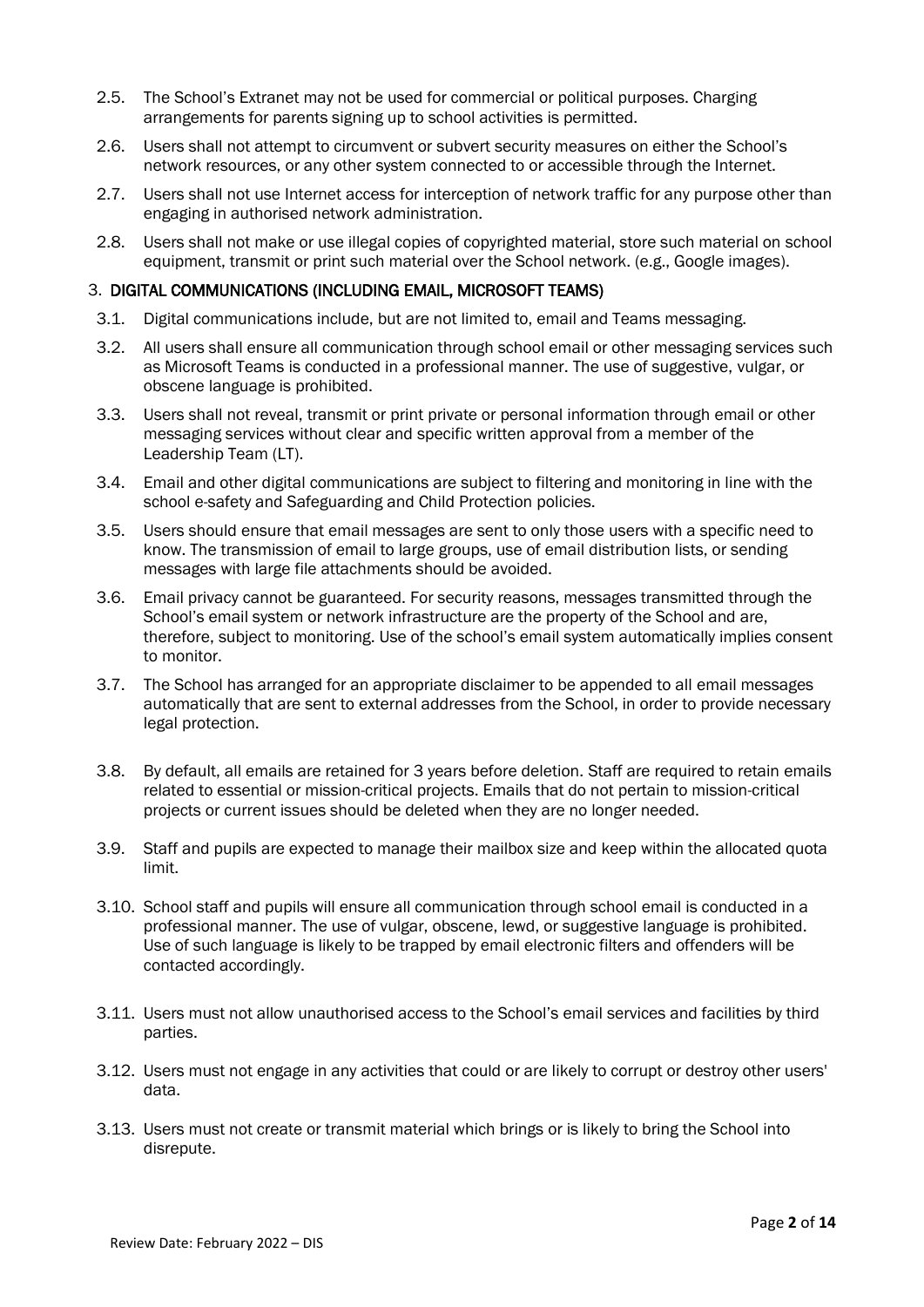- 3.14. Emails containing attachments, hyperlinks or from an unfamiliar sender, are a likely source of cyber-attacks, viruses, or Malware. Users should contact the IS Support desk if they receive any such emails or they suspect their account may have been compromised. You should not click on any external links, or open attachments from unknown senders.
- 3.15. In order to protect against such cyber-attacks, the IS Support department will conduct periodic phishing simulation tests. Additional security training will be provided based on the results of such testing.

#### 4. LAPTOPS / TABLETS (PERSONAL OR SCHOOL OWNED)

- 4.1. All personal laptops / tablets used for School work must be suitably password protected, especially when used in local mode off the network.
- 4.2. All laptops / tablets used on the School network need to be submitted IS Support to have data encryption enabled. All new laptops supplied by the School are configured appropriately prior to deployment.
- 4.3. Laptops / tablets must not be left on view in an unattended vehicle; place them in the boot or under cover to reduce the risk of theft.
- 4.4. The IS Support department may provide you with a loan device, for example as a temporary replacement to support working whilst a faulty device is repaired.
- 4.5. Staff who have been provided with a School owned device are expected to look after the equipment and take all reasonable care to avoid loss, damage, or theft. This also applies to peripheral equipment including, but not limited to, monitors, docking stations, styluses, and Surface type covers.
- 4.6. All devices should be kept in a protective case and a screen protector is highly recommended. Loan devices issued by the IS Support department should not be removed from their protective cases.
- 4.7. If a member of staff loses their device, or the device becomes damaged or is stolen, Downe House reserves the right to pass all or some of the cost of replacement on to the member of staff involved. Accidental damage will only be covered in the first instance.
- 4.8. If your device is lost, stolen or mislaid, it must be reported immediately to the IS Network Manager.

#### 5. OTHER PORTABLE STORAGE DEVICES

- 5.1. If you require an external USB hard drive or similar device for use at School, the device needs to be registered with IT Support and have encryption put in place; it will also be allocated a School asset reference and marked accordingly. Only Downe House supplied devices are allowed on the School premises.
- 5.2. The copying onto CD/DVDs confidential or sensitive information is not permitted. Where there are exceptional circumstances such CD/DVDs may only be created by the IS Support Department following written approval from the DIS.

#### 6. MOBILE PHONE DEVICES (PERSONAL OR SCHOOL OWNED)

- 6.1. During the school day staff and pupils are expected to exercise discretion in the use of mobile phone devices. As a general courtesy please turn the devices off during such times or at least place the phone in 'silent' mode.
- 6.2. Staff should restrict personal calls during work time and should use personal mobile phones only during scheduled breaks or lunch periods in non-working areas. Other personal calls should be made during non-work time whenever possible, and staff should ensure that their friends and family members are made aware of this policy.
- 6.3. Pupils should not have mobile phone devices on display during the course of the school day.
- 6.4. Staff and pupils are not permitted to use mobile phone devices in either the Main dining room or the Willis dining room.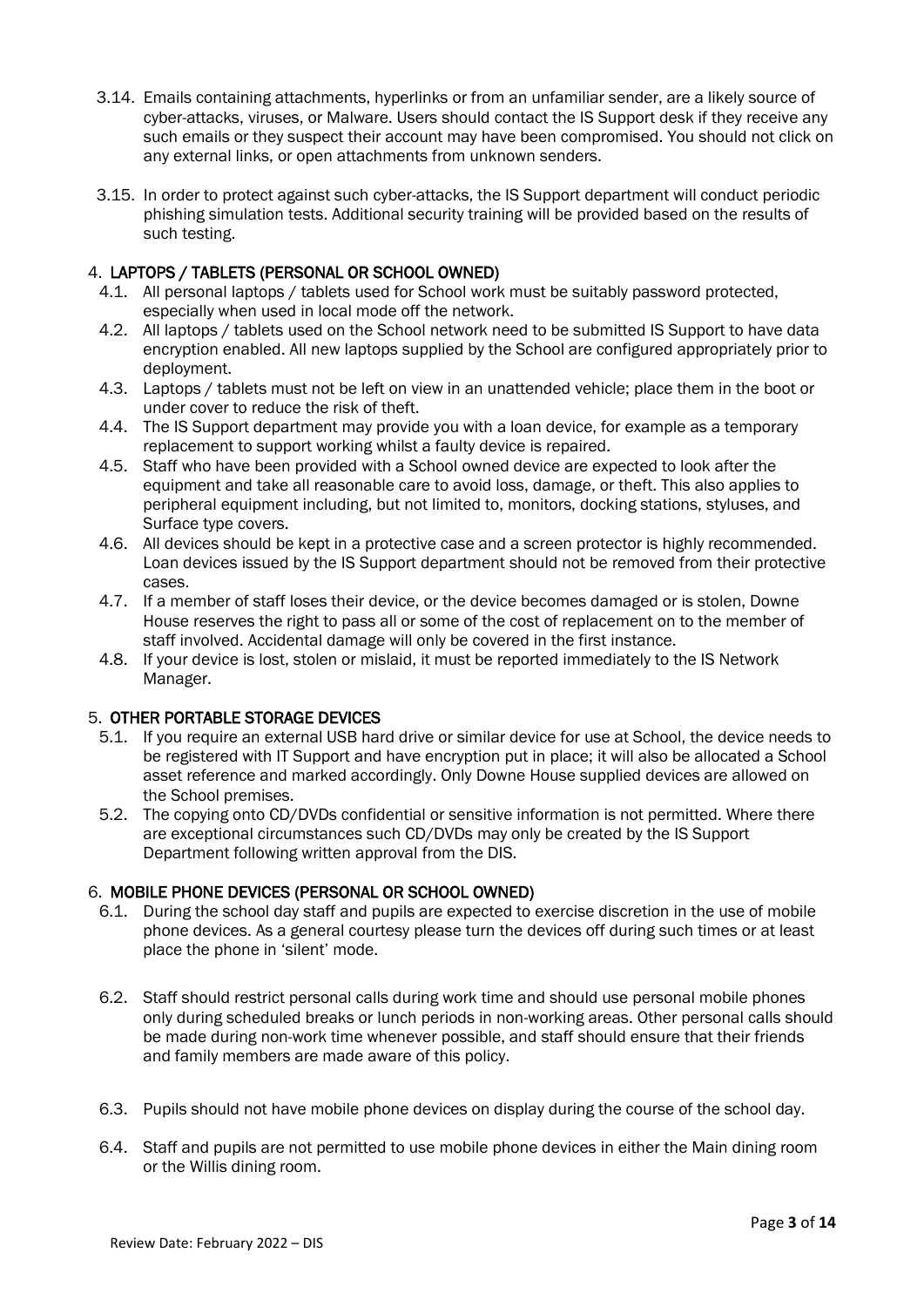- 6.5. Staff and pupils should ensure that ring tones in use are appropriate for the school environment.
- 6.6. Downe House is not liable for the loss or damage of personal mobile phones brought into the school.
- 6.7. Downe House prohibits the use of mobile phones or similar devices whilst at work when the operation of such devices would be a distraction to the user and/or could create an unsafe work environment, for example when operating machinery, working at heights or driving.
- 6.8. Downe House may issue mobile phones to employees for work-related communications. To protect the employee from incurring tax liabilities for the personal use of such equipment, these School issued phones are to be used for business purposes only.
- 6.9. Data plans for School mobile devices are not unlimited and are only intended to support the employee for work-related purposes. You should use wireless networking where possible to conserve mobile data. You will be liable for any excess data charges incurred which were not wholly in support of your work for the School.
- 6.10. All school mobile phone devices and school supplied tablets must be protected with PIN access enabled for initial access.
- 6.11. If you use a private mobile device to connect to the school network and systems, this device must then also be PIN protected for initial access.
- 6.12. It is the user's responsibility to ensure that any mobile devices (school or privately owned) have strong password or PIN protection that is always required to be entered when accessing the device.
- 6.13. Staff who have been provided with a School mobile phone are expected to look after the equipment and take all reasonable care to avoid loss, damage, or theft. All devices should be kept in a protective case and a screen protector is highly recommended.
- 6.14. If a member of staff loses their mobile phone or the phone becomes damaged or is stolen, Downe House reserves the right to pass all or some of the cost of replacement on to the member of staff involved.
- 6.15. In cases of theft the member of staff will be required to advise the local police station of the circumstances of the theft and obtain an appropriate Police Incident Reference Number.
- 6.16. If your mobile phone / smart device is lost, stolen or mislaid (School or personal device) and it is used to receive school email or is used to store school information then it must be reported immediately to the IS Network Manager.
- 6.17. Upon leaving the employment of the School, or at any time on request, the member of staff may be asked to produce the mobile phone for return or inspection.
- 6.18. Any member of staff unable to present the phone in good working condition within a reasonable time period may be expected to fund all or some of the cost of replacement.
- 6.19. Staff who leave the school with outstanding unauthorised charges made on a school mobile phone will be considered to have left their employment on unsatisfactory terms and may have such charges deducted from their final salary payment.
- 6.20. Further clarification regarding "Guidelines on the use of mobile phones" can be found in Appendix 1.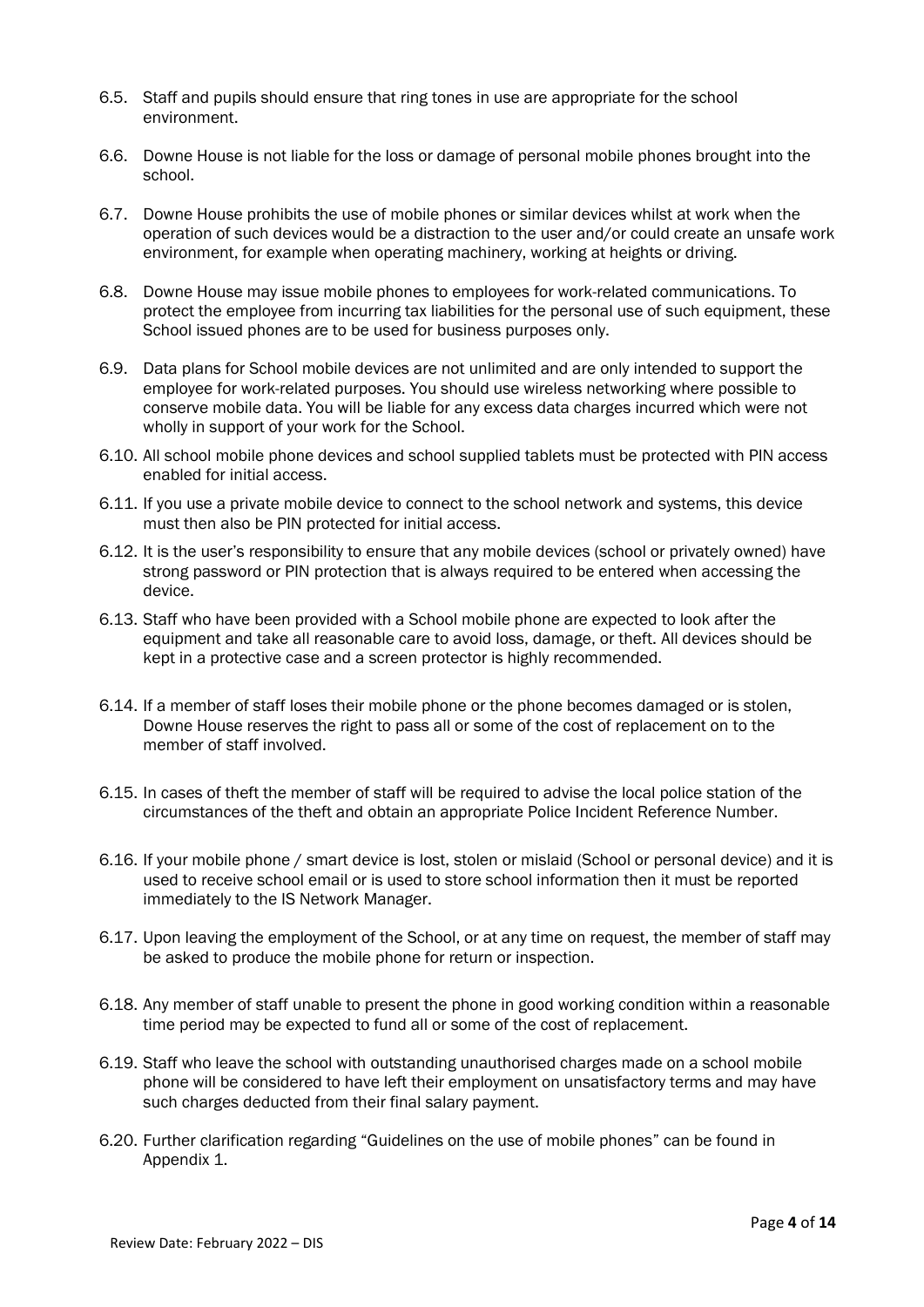#### 7. MOBILE DEVICE IMAGING (PERSONAL OR SCHOOL OWNED)

- 7.1. Mobile devices include, but are not limited to, cameras on Microsoft Surfaces, tablets, laptops and mobile phones.
- 7.2. The use of the electronic imaging function of mobile devices is prohibited in connection with any school business unless strictly carried out in the course of your particular role at Downe House.
- 7.3. Staff may have photographs or videos of pupils on a school-owned mobile device, providing they are strictly taken in the course of their particular role at Downe House.
- 7.4. Under no circumstances should images of pupils be taken using privately owned equipment, without the express permission of the DIS, DHM, AH(P) or HM.
- 7.5. Where permission is granted the images should be transferred to School storage systems (cloud) and deleted from privately owned equipment (including cloud-based storage) within one week of being taken.
- 7.6. Staff may not take photographs and/or videos of pupils, on mobile devices in any 'private' areas e.g., bedrooms or bathrooms in boarding houses.
- 7.7. Transmission of any School information, logos, data, and/or photos of the premises or of any staff or pupils, contractors, subcontractors, or visitors is forbidden unless specifically authorised by the member of staff's line manager, unless such use forms part of the member of staff's role at the School e.g., Marketing / PR. It is a requirement that permission is sought from the appropriate authority or individual concerned before any imagery is captured.

#### 8. USE OF USB MEMORY STICKS / PORTABLE MEDIA

- 8.1. USB memory sticks are small yet capacious. Their size makes them convenient to carry but also makes them easy to have stolen or to lose. A memory stick can contain thousands of documents and large databases.
- 8.2. It is also possible that if the stick is taken away from school and used on a virus infected PC, many corrupted documents may then be put back onto the School's network. At the very least you could lose a vital document.
- 8.3. Only school provided memory sticks may be used on the School network. These are secure in nature and require a password.
- 8.4. USB memory sticks are mass manufactured at low cost and are therefore frequently subject to failure. A USB memory stick should never constitute your only copy of the data.
- 8.5. Secure USB memory sticks are available from IS Support on request.
- 8.6. Any Staff users found using non-school issued portable devices will be subject to disciplinary action up to and including dismissal.
- 8.7. On receipt of a School secure memory stick, it must be registered with IS Support and an appropriate password put in place before the memory stick is taken away.
- 8.8. Key points that should be taken into consideration when considering using a USB storage device are listed below:
	- 8.8.1. Why does the data need to be on a USB storage device?
	- 8.8.2. If data is needed off site, why can't Remote Desktop access be used?
	- 8.8.3. Could cloud based storage be used to access the data off-site?
	- 8.8.4. Where is the data to be transferred to?
	- 8.8.5. What type of information is to be stored?
	- 8.8.6. Could any of the information be considered as personal?
	- 8.8.7. Is any of the information relating to parents and in particular home address and contact information?
	- 8.8.8. Is any of the information student identifiable and of a confidential nature?
- 8.9. Avoid using memory sticks to store any of your personal data e.g., bank details, PINS etc.
- 8.10. Ensure that portable devices are stored securely when left unattended. Devices taken off-site should not be left unattended in public places.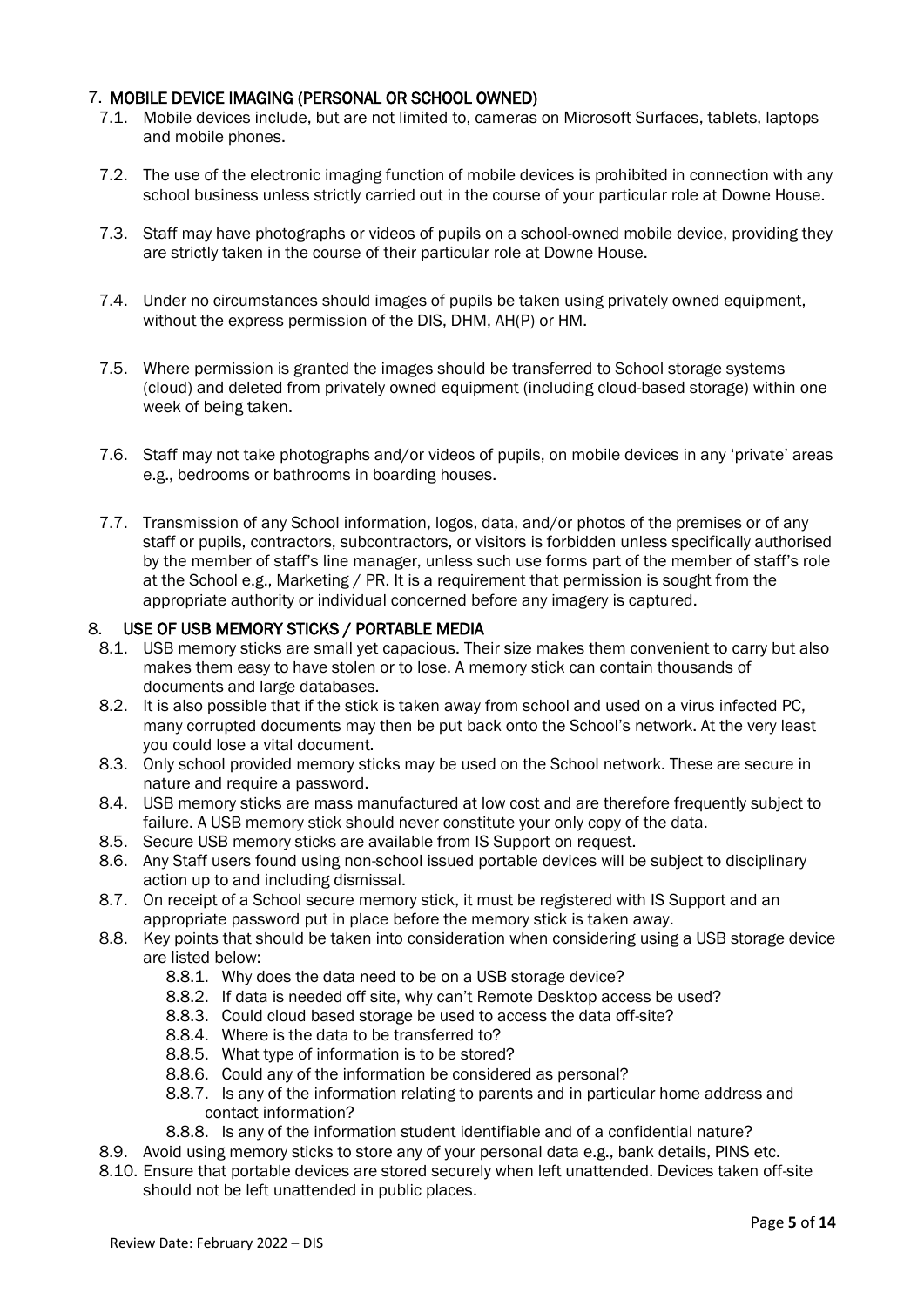- 8.11. Ensure that information held on portable storage devices is backed-up on the School's network data facility.
- 8.12. If a portable storage device is lost, stolen or mislaid it must be reported immediately to the IS Network Manager.
- 8.13. Staff are responsible for ensuring that visitors or contractors who bring their own USB devices into the School (to give a presentation for example) are cleared by the IS Support department before being attached to the School network.
- 8.14. Staff must not bring personal USB storage devices to School.
- 8.15. Memory sticks issued by the School prior to September 2012 will not be valid and their continued use will contravene this procedure. Old memory sticks supplied by the School must be returned to IS Support.

#### 9. CLOUD STORAGE

- 9.1. Currently staff are only permitted to use cloud-based storage provided by Microsoft (One Drive), Google (Google Drive) and Apple (iCloud). Microsoft OneDrive is provided to all staff and pupils by Downe House.
- 9.2. If a member of staff does decide to use cloud storage that is not provided by Downe House (OneDrive), no School sensitive data, pupil data or other confidential information is permitted to be stored in the cloud.
- 9.3. Also, some of the smaller cloud storage companies may not always be financially sound; it they fail, control of our data may be lost.
- 9.4. NB: Data stored in the Cloud will not be updated or linked to dynamically changing data held on SchoolBase which is likely to make its use for decision making unreliable.

#### 10. ONLINE LEARNING DELIVERY MICROSOFT TEAMS

- 10.1. To support digital learning, staff may deliver and record lessons via Microsoft Teams. Any such recordings should be stored in Microsoft Stream, OneDrive or SharePoint.
- 10.2. Pupils should only use the chat functionality of Teams during lessons when explicitly invited to do so by staff.
- 10.3. As with all digital communication, Teams chat messages in both public and private groups are subject to monitoring by IS Support.
- 10.4. Unless authorized by the DIS, channel post and chat messages cannot be modified or deleted. Such requests must be made through the IS Support desk.
- 10.5. Staff may use breakout rooms during lessons to facilitate discussion. Pupils should be aware that staff may drop in and out of breakout rooms without notice and that breakout rooms are also subject to recording.

#### 11. SCHOOL WEBSITE (PUBLIC DOMAIN)

- 11.1. Pupils may create projects, artwork or writing which would be suitable for publication on the School website. The work will appear in an educational context on web pages with a copyright notice prohibiting the copying of such work without express written permission.
- 11.2. No personal information, other than their first name, will appear with such work, and particular care will be taken where photographs of pupils are being used on the School's website. Personal pupil information including home address and contact details will always be omitted from the School's web pages.
- 11.3. Photographs will not be used under any circumstances where parents have specifically requested this.

#### 12. SCHOOL PARENT HUB (for Parents and Guardians only)

12.1. The Parent Hub that is provided by the School allows greater freedom for publishing and showcasing pupils' work as it is private and only accessible by using an allocated username and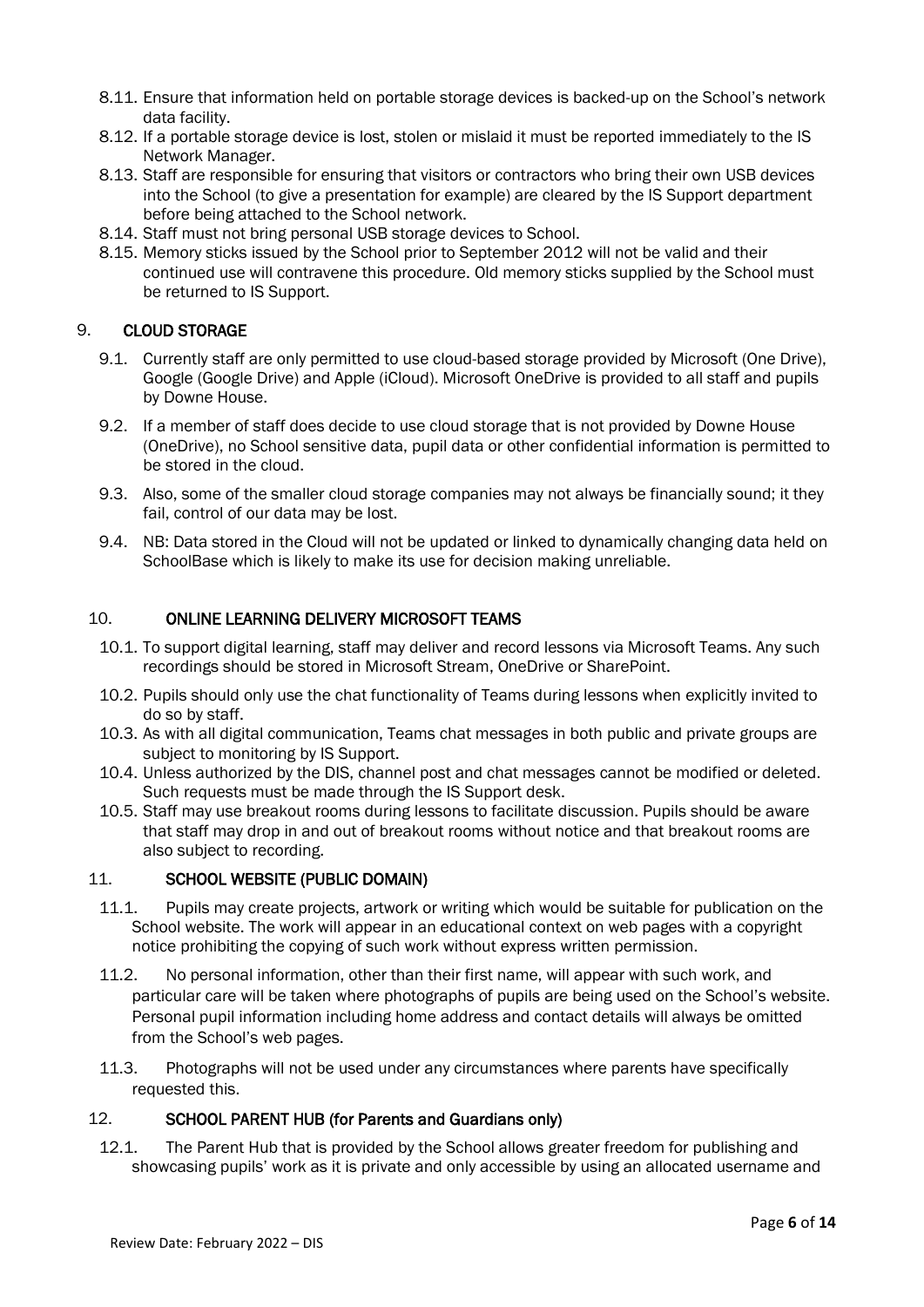password. This website also contains a range of valuable information regarding policies, everyday activities at the School plus a summary of the academic record of each pupil.

12.2. The website address is https://schoolbase.downehouse.net. Personalised passwords and login credentials are provided to parents when the pupil joins the School.

#### 13. SCHOOL PUPIL HUB

- 13.1. The 'Pupil Hub' is primarily for use by the pupils, with staff providing much of the content. This application is accessible from within the School and from outside the School. The 'Pupil Hub' is accessible to pupils and staff once they are logged in and authenticated with their school username and password.
- 13.2. Procedures are in place to monitor content; however staff have a responsibility to ensure that only content appropriate to the year the student is in is uploaded and made available. Staff should liaise with the Administration team before uploading content.
- 13.3. Staff placing content on the School's digital platforms must also ensure that it complies with regulatory requirements. (Advice is available from the Director of Information Systems and the Administration team).

#### 14. PRINTING

- 14.1. Pupils and staff are encouraged to digitally disseminate information via email or the School network, rather than printing, to reduce the environmental impact of printing.
- 14.2. All printing activity is monitored to ensure appropriate usage and correct allocation of costs to departments.
- 14.3. The ability to print may be withdrawn if misuse of printers and/or the associated consumables is identified. Examples of misuse include:
	- 14.3.1. Wasting resources e.g., wasting paper by printing multiple copies of the same document, wasting toner by printing documents with dark backgrounds
	- 14.3.2. Printing 'junk' i.e., clipart pictures with captions
	- 14.3.3. Printing anything that is deemed to be offensive.
	- 14.3.4. Printing large amounts of documents for personal use i.e., not school work

#### 15. PERSONAL IDENTIFIABLE INFORMATION

15.1. Storage of such information should not be kept on the computer network, cloud storage or within applications (e.g., personal bank details, private letters) unless there is an established school need and suitable data protection is in place.

#### 16. DATA PROTECTION ACT

- 16.1. The Data Protection Act 2018 and the General Data Protection Regulation (GDPR) was introduced to make new provision for the regulation of the processing of information relating to individuals, including the obtaining, holding, use or disclosure of such information. In accordance with the Act, the School only publishes pupils' information that is relevant to the context of the material.
- 16.2. By default, all data stored on the School's computer systems is deemed the property of the School. These systems include, but are not limited to, all data held within the school Management Information System (MIS – SchoolBase), Emails, data stored on the school network and Microsoft OneDrive/SharePoint. Users removing and/or copying data from the School's system, unless authorised in writing by the Director of Information Systems, may be committing an offence under the Data Protection Act.
- 16.3. If any member of staff is in doubt about what, if any, data may be removed or copied they should contact the Director of Information Systems.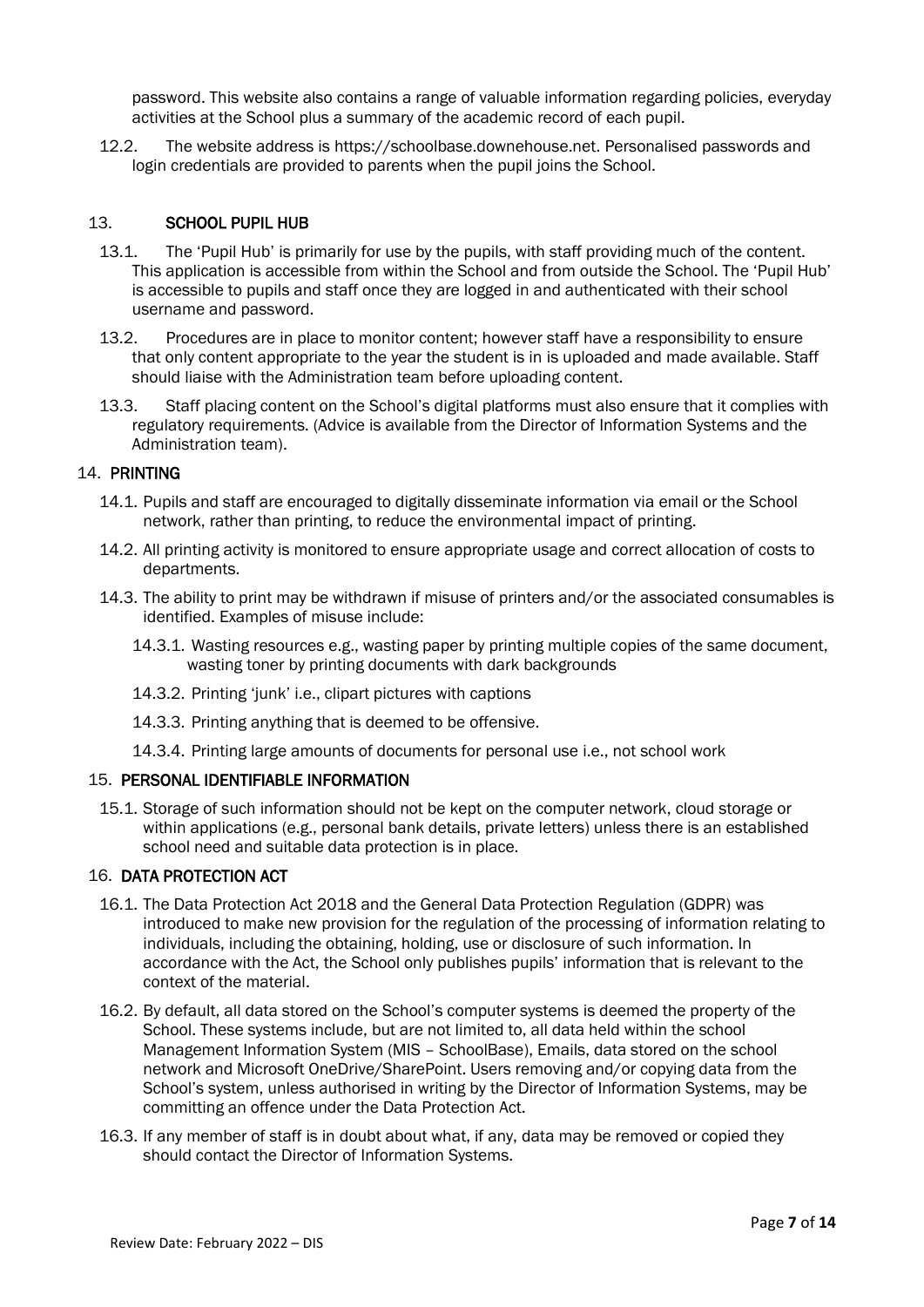- 16.4. Staff are not permitted to store any school related data or information on external USB hard drives or memory sticks. Should such a storage device be required this should be discussed with the Information Systems department.
- 16.5. Currently staff are only permitted to use cloud-based storage provided by Microsoft (OneDrive), Google (Google Drive) and Apple (iCloud). Microsoft OneDrive is provided to all staff and pupils by Downe House. No other cloud storage service maybe used without the written permission of the Director of Information Systems.
- 16.6. Staff are not permitted to use any applications ("apps") or software packages on their mobile devices and/or tablets that store information in the "cloud" unless it is Microsoft OneDrive, Google Drive or Apple iCloud.
- 16.7. If any member of staff is in any doubt about data protection issues, they should contact Director of Information Systems.
- 16.8. If a pupil is in any doubt about data protection issues, they should contact their Housemistress / Housemaster or Tutor. If they are unable to answer the query, then the query should be referred to the Director of Information Systems.

#### 17. COMPUTER AND INTERNET USAGE – SECURITY

- 17.1. Staff who identify or perceive an actual or suspected security issue shall immediately contact the Director of Information Systems, in accordance with procedures laid down in the IS Incident Handling procedure.
- 17.2. Pupils who identify or perceive an actual or suspected security issue shall immediately contact their Housemistress / Housemaster or Tutor, they in turn will contact the Director of Information Systems in accordance with procedures laid down in the IS Incident Handling procedure.
- 17.3. Users shall not reveal their account passwords to others (except to IS Support staff to facilitate resolving IS Support Desk Requests) or allow any other person, staff or pupil, to use their accounts. If a password is compromised it must be changed as soon as possible.
- 17.4. Any and all use of IT assets is subject to monitoring by IS security procedures.
- 17.5. Access to school network resources shall be revoked for any user, staff or pupil, identified as a security risk or who has a demonstrated history of security problems.
- 17.6. The School operates an electronic filtering system to protect all users from inappropriate materials. This system logs all internet usage and email correspondence. The School maintains a right to consult these logs to help identify non-compliance with this policy or any other investigation that may be required. Some examples are given below:
	- 17.6.1. Establishing the existence of facts relevant to the School's business.
	- 17.6.2. Ascertaining or demonstrating standards which ought to be achieved by those using the facilities.
	- 17.6.3. Preventing or detecting crime.
	- 17.6.4. Investigating or detecting unauthorised use of email facilities.
	- 17.6.5. Ensuring effective operation of email facilities.
	- 17.6.6. To comply with any legal obligation.
- 17.7. Only software approved by the IS Department may be installed on school connected devices. This ensures that the licencing of the software is appropriate and does not contravene licensing controls. It also ensures that software is fully compatible with the School computer system.
- 17.8. All software used on school owned devices must be purchased through the IS Department. Staff wishing to install their own software, e.g., an iPad / cell phone application, need to seek permission from IS Support before installing so security and compatibility issues can be considered.
- 17.9. Pupils are not permitted to arrange or conduct meetings online without the express permission of a teacher and/or parent.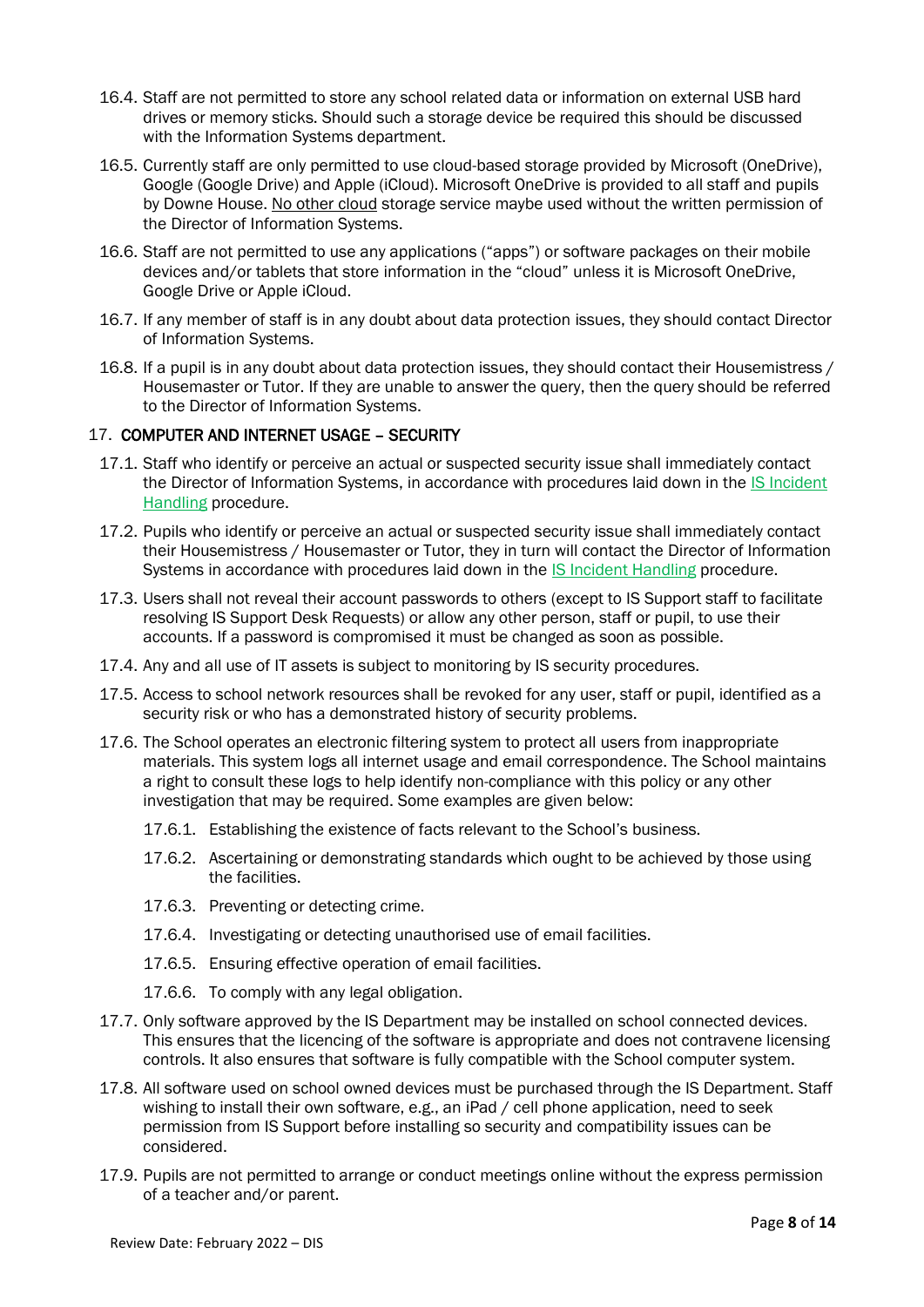- 17.10. If a pupil receives a message that causes them to feel uncomfortable in any way it must be reported to a teacher, their Housemistress/Housemaster or the Director of Information Systems. On no account should there be a response made to such a message.
- 17.11. If a staff member receives a message that causes them to feel uncomfortable, it must be reported to the Director of Information Systems. On no account should there be a response made to such a message.
- 17.12. Pupils must not access other pupils' files, folders or work for any reason.
- 17.13. The School reserves the right to examine or delete any files, communications (including email messages) and their attachments that may be held on its computer systems.
- 17.14. Staff and pupils should not expect that files stored on servers or storage media are always private. Computer logs may be viewed by the Headmistress or her nominated representative or the Director of Information Systems where misuse is suspected or detected.

#### 18. SOCIAL MEDIA

- 18.1. All staff have access to social media providing the sites in question are approved and listed as permissible within the School's firewall.
- 18.2. All pupils using social media must be aware of and comply with the School's Internet Social Networking Policy for Girls.
- 18.3. All staff using social media must be aware of and comply with the School's Internet Social Networking Policy for Staff.
- 18.4. Pupils have access to a limited range of social media sites. This access is governed by time of day and according to the year the pupil is currently in. Current arrangements are available from the IS Network Manager.
- 18.5. Pupils and staff should be mindful and remain vigilant as to content posted on social media. Do not post any material including photographs and video clips that:

18.5.1.Can be interpreted as bullying, embarrassing or distressing to another person.

- 18.5.2.Brings the School into disrepute or be inappropriate for a professional who has the responsibility for the welfare, moral and ethical education of young people.
- 18.5.3.Uses suggestive, vulgar or obscene language.
- 18.6. If any member of staff detects inappropriate content that affects the school community in any way or undermines its standing, they should report it immediately to the Director of Information Systems.
- 18.7. If any pupil detects inappropriate content that affects the school community in any way, they should report it immediately to their Housemistress / Housemaster or Tutor who will forward details of the incident to the Director of Information Systems.
- 18.8. The School reserves the right to contact any social media site used by anyone in the school community to investigate inappropriate use and where necessary request to have any such material removed.

#### 19. COMPUTER AND INTERNET USAGE - PENALTIES

- 19.1. For the avoidance of doubt, and without prejudice to paragraph 12.1 above, creating, viewing, accessing, transmitting or downloading any of the following material will usually amount to gross misconduct (this list is a guide and not exhaustive):
	- 19.1.1. Pornographic material (that is, writing, pictures, films and video clips of a sexually explicit or arousing nature)
	- 19.1.2. Offensive, obscene, or criminal material or material which is liable to cause embarrassment to the School or those associated with it.
	- 19.1.3. A false and defamatory statement about any person or organisation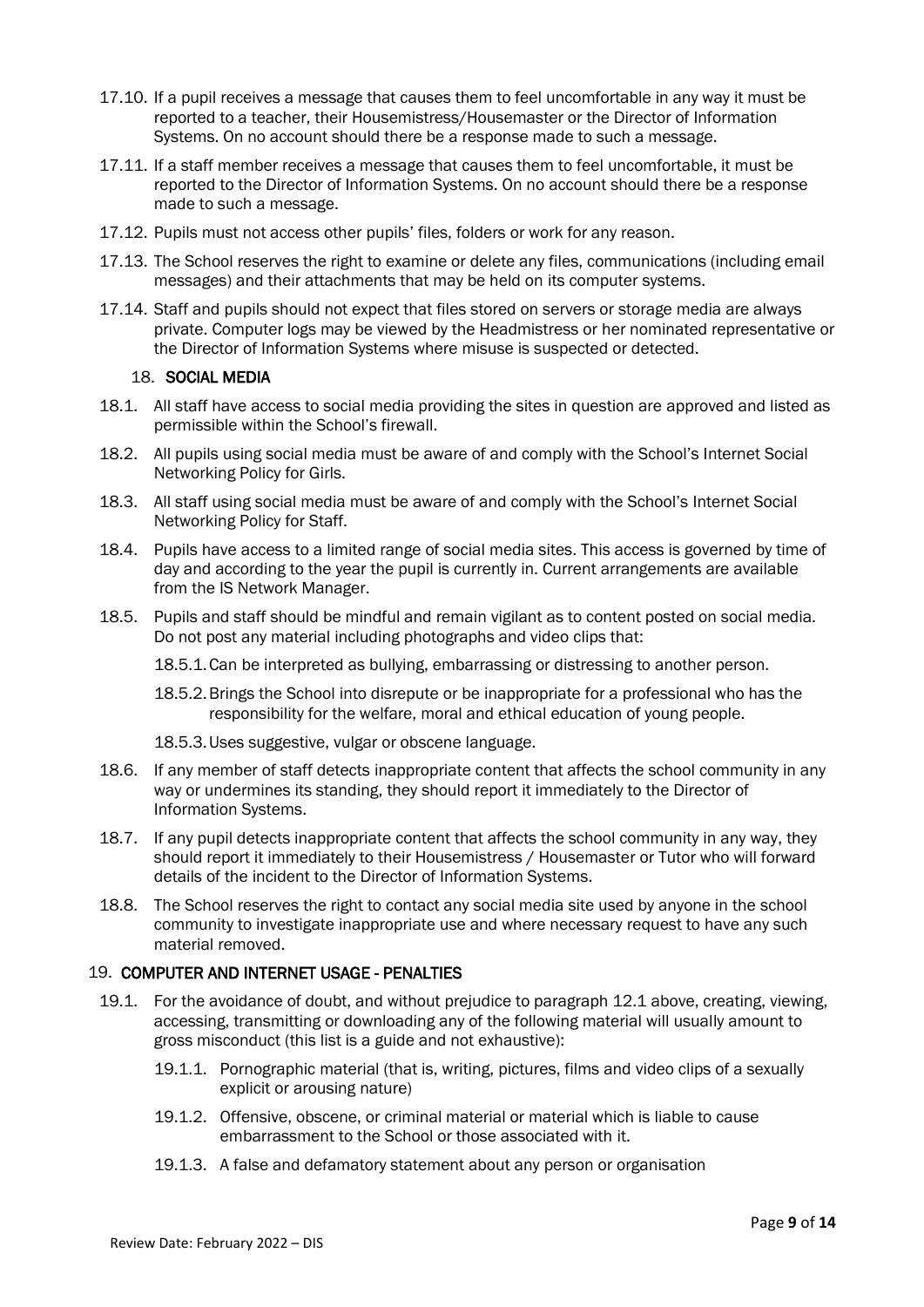- 19.1.4. Material, which is discriminatory, offensive, derogatory or may cause embarrassment to others (including material which breaches the School's policies on equal opportunities and anti-harassment and bullying)
- 19.1.5. Confidential information about the School or any of its staff, governors, pupils, parents of pupils or alumni (except as authorised by the School or in the proper performance of staff or pupil duties)
- 19.1.6. Any other statement which is likely to create any criminal or civil liability (for staff, pupils of the School)
- 19.1.7. Material in breach of copyright.
- 19.2. Any such action will be treated very seriously and is likely to result in summary dismissal / pupil expulsion as applicable.
- 19.3. Any violation of these policies or applicable UK laws while using the School's network shall be subject to loss of network privileges and any other disciplinary actions deemed appropriate, possibly up to and including dismissal in the case of staff or expulsion from the School in the case of pupils. Misuse of the School's network can in some circumstances be a criminal or civil offence and the School reserves the right to hand relevant information to the police or other relevant authorities in connection with any investigation in this regard. Appropriate criminal and/or civil prosecution may also be considered.

#### 20. COMPUTER AND INTERNET USAGE - CONCLUSION

- 20.1. All terms and conditions as stated in this policy are applicable to all users of the school network and the Internet. These reflect an agreement of all parties and will be governed and interpreted in accordance with UK law.
- 21. This policy makes reference to the following School policies and procedures, copies of which can be located on SchoolBase in the 'My Policies' section:
	- 21.1. E-Safety
	- 21.2. Safeguarding and Child Protection
	- 21.3. Internet Social Networking Policy for Girls
	- 21.4. Internet Social Networking Policy for Staff
	- 21.5. Privacy Policy
	- 21.6. IS Incident Handling (Procedure)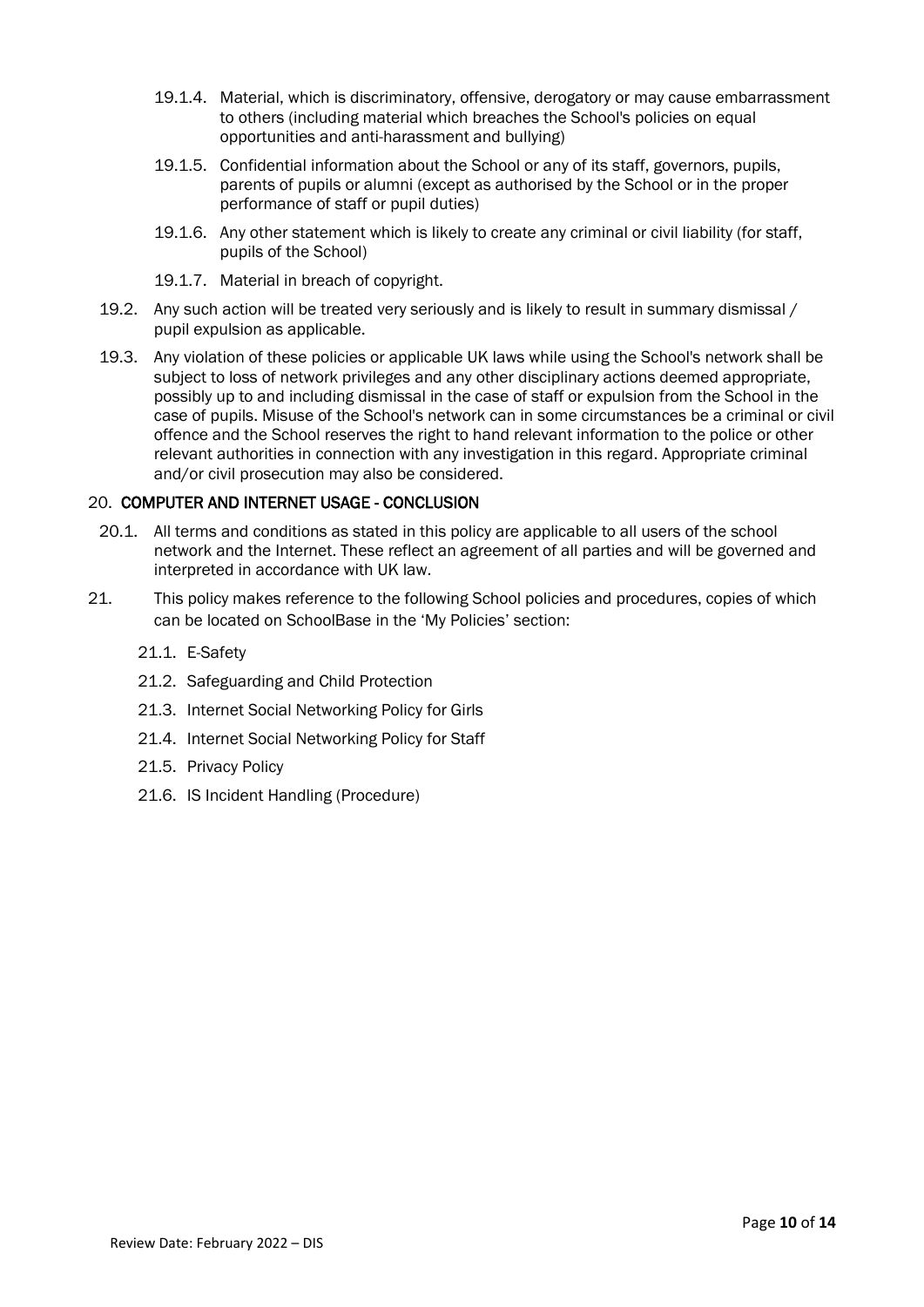#### Appendix 1 - Guidelines on the use of mobile phones

This document summarises the use of mobile phones in School. Further details can be found in House Handbooks and on the Parent Hub in the section entitled 'Useful documents. All electronic devices must be named and are brought to School at your own risk.

Mobile phones and other electronic devices should not be used in communal areas where they may disturb others e.g., the dining room or when walking around the School site.

#### Lower School

#### Remove

- Phones are kept by House all day during the week.
- Girls may access phones on their two calling nights each week and on weekends after lessons.
- Girls may access phones when out on trips if appropriate (e.g., for safety reasons).

#### Lower IV

- Phones are kept by House all day during the week except for during lunchtime and in the evening after supper.
- Girls may use their phone after lessons on the weekend.
- Girls may only take their phone out on trips if deemed appropriate (e.g., for safety reasons).
- Phones are handed in by 8pm each night.

#### Upper School

#### Upper IV

- Girls may keep their phone in their rooms during the day but must not take their phones to lessons unless specifically requested to do so by a member of staff.
- Girls may use their phones in House during their free time i.e., break, lunchtime, tea and after supper. Girls should not use their phones during quiet time.
- Phones are handed in at 8.30pm.

#### Lower V

- Girls may keep their phone in their rooms during the day but must not take their phones to lessons unless specifically requested to do so by a member of staff.
- Girls may use their phones in House during their free time i.e. break, lunchtime, tea and after supper. Girls should not use their phones during quiet time.
- Phones are handed in at 9pm until the Long Exeat of the Michaelmas term, after which, girls are permitted to keep their own device. Girls are encouraged to use their devices reliably and sensibly. If a girl is found to be misusing her device(s) or it is felt that use is negatively, affecting her well-being then the device(s) will be removed for a period. This is at the discretion of the Housemistress/master and Assistant Head of Section. Parents are always involved in this discussion.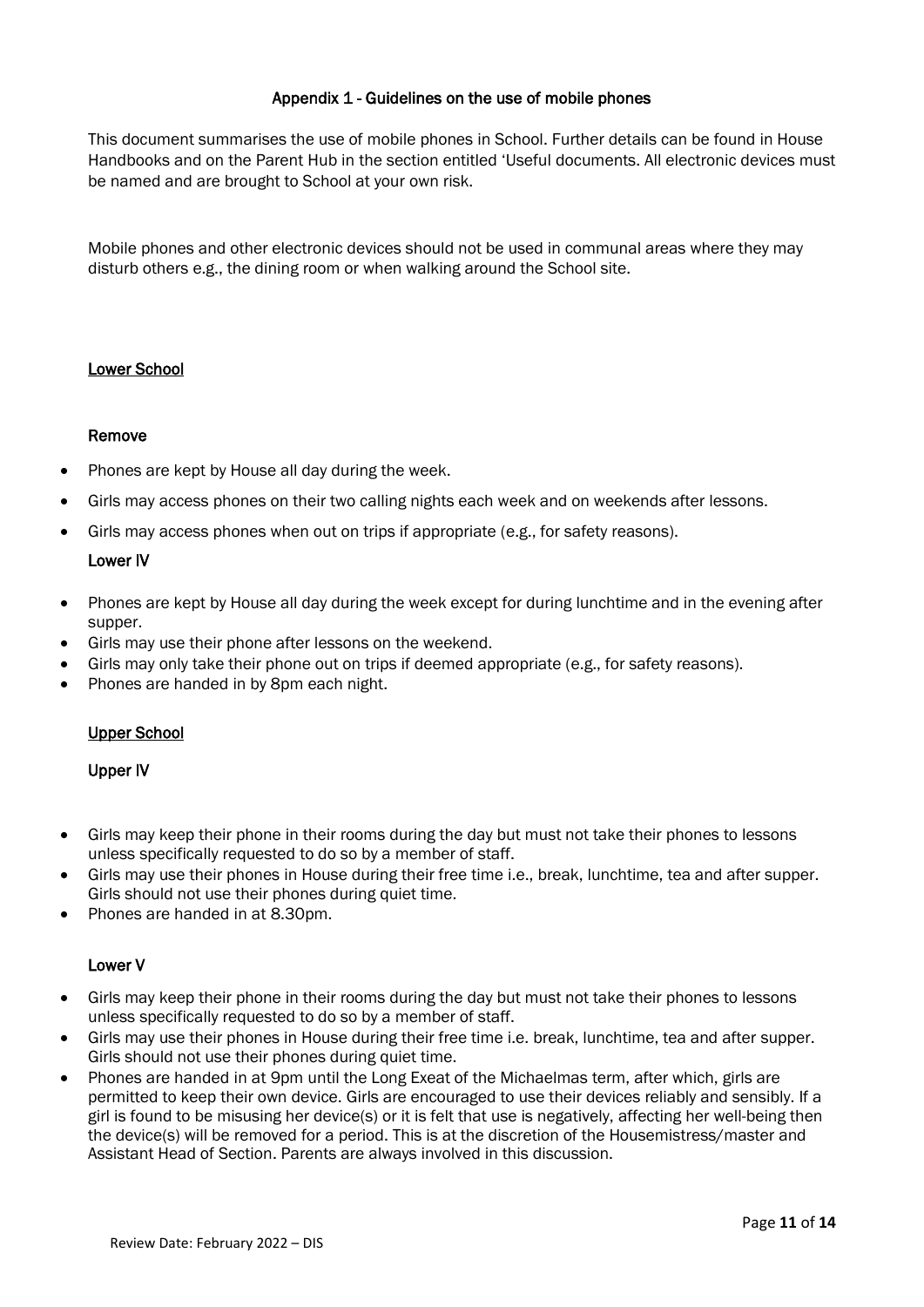#### Upper V

- Upper Fifth are permitted to keep their mobile phones and electronic devices with them on the understanding that they do not use them after lights out or in lessons unless specifically requested by a member of staff.
- If found using the devices irresponsibly, these may be confiscated.

#### Sixth Form

Mobile phone technology and electronic devices have their place in the classroom. If a girl needs to carry her phone during the working day, this should be on silent in lessons and taken out to use only when invited to do so by their teacher.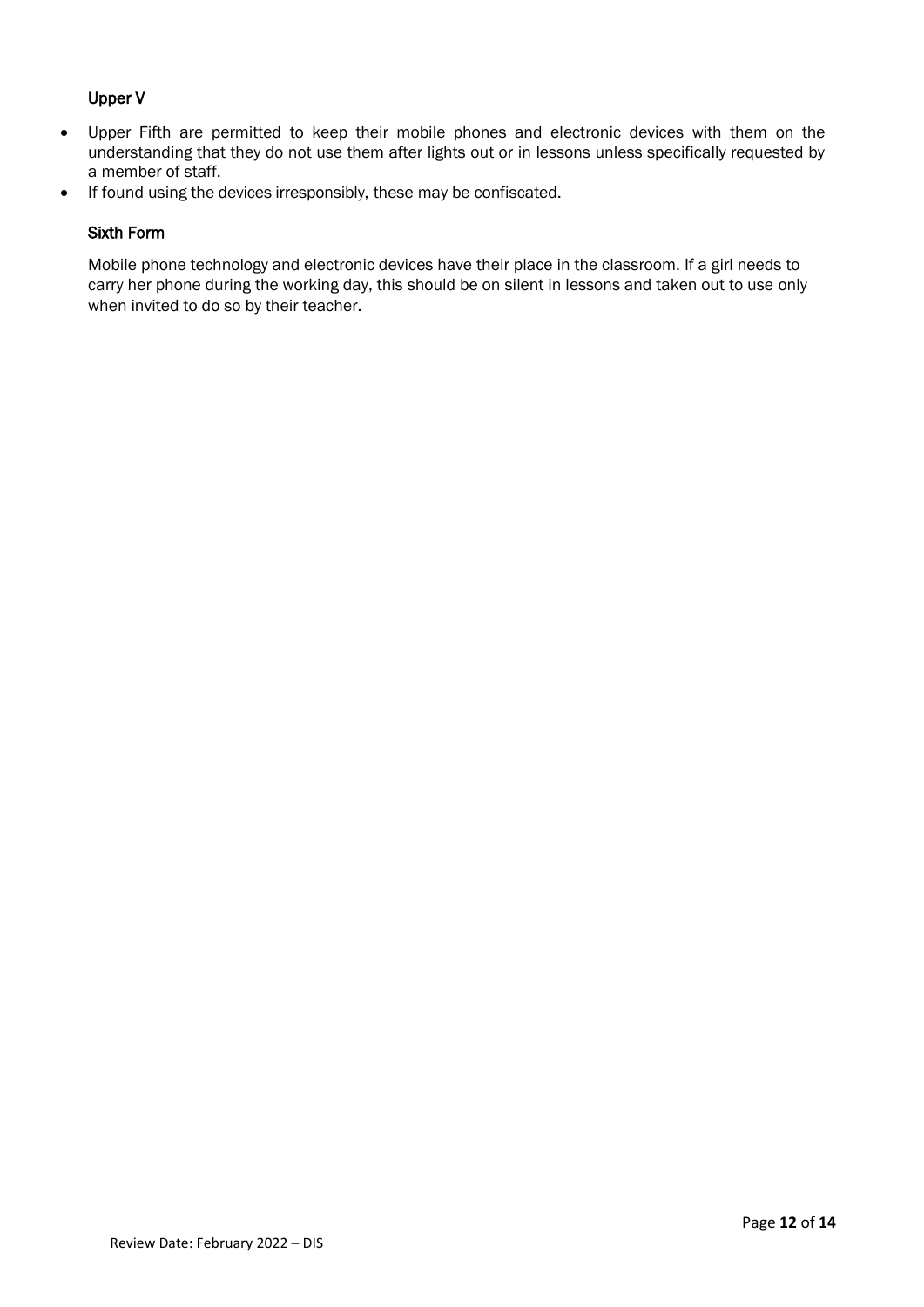#### Acceptance Form

I understand and will abide by the School IS Acceptable Use Policy. I further understand that any violation of this policy may be considered unethical and may amount to misconduct or gross misconduct depending on the severity of the violation. It may also be a criminal or civil offence. Sanctions for breach may include removal of access privileges and /or disciplinary action (up to and including staff dismissal or pupil expulsion) as detailed above. Criminal or civil action may also be taken. Criminal proceedings can result in heavy fines and other penalties including imprisonment.

Please circle one of the below roles as appropriate

|                  |                       | Staff Pupil Governor Other |  |  |
|------------------|-----------------------|----------------------------|--|--|
| <b>Full Name</b> |                       |                            |  |  |
|                  | <b>User Signature</b> |                            |  |  |
|                  | Job Title (If staff)  |                            |  |  |
| Date             |                       |                            |  |  |